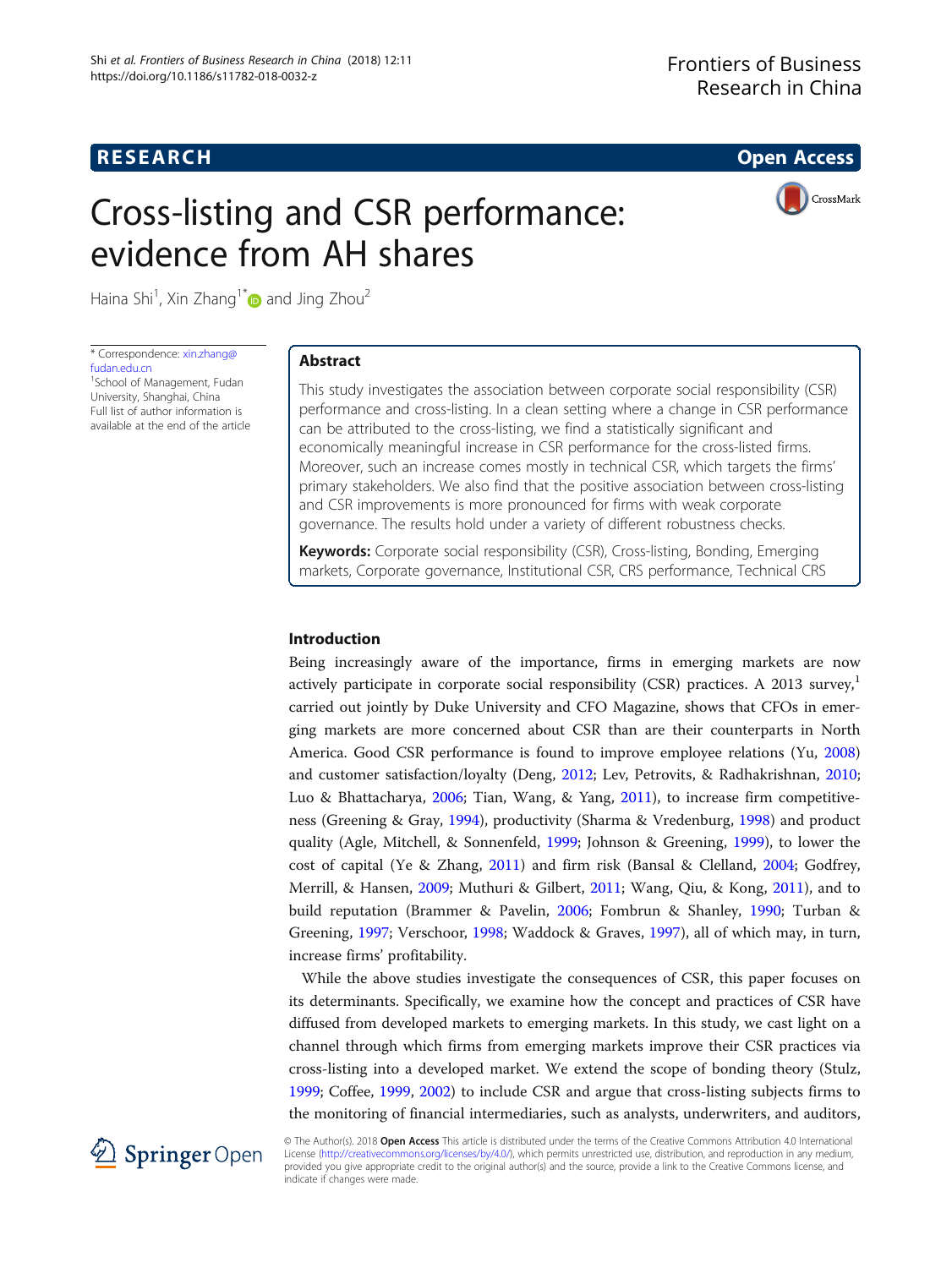and to institutional and retail investors in developed markets, who arguably demand better CSR performance and hence improve firms' CSR practices. We empirically test this hypothesis in a set of mainland firms cross-listed in Hong Kong.<sup>2</sup> Employing a novel dataset of CSR performance score for mainland listed firms, we find that cross-listed firms perform better thanotherwise similar non-cross-listed firms in CSR do. Moreover, the increase comes mostly in technical CSR, which targets the firms' primary stakeholders. Such results are robust to a battery of robustness checks. Additional tests show that the positive association between cross-listing and CSR improvements is more pronounced for firms with weak corporate governance. We find no evidence supporting the relation between CSR performance and firms' future financial performance.

Our contribution is threefold. First, we contribute to the CSR diffusion literature by suggesting and confirming a new channel of CSR diffusion from developed markets to emerging markets. Our findings suggest that firms in an environment where the demand for CSR is relatively low can voluntarily bond themselves with higher standards of CSR practices by cross-listing into a developed market. Therefore, allowing firms from less developed markets to cross-list is one effective way to propagate the CSR concept into emerging markets. In a cross-country study, Boubakri, El Ghoul, Wang, Guedhami, and Kwok ([2016](#page-12-0)) document that cross-listed firms have better CSR performance than non-cross-listed counterparts, where CSR performance refers to environmental and social performance. Our study supplements theirs by showing that cross-listing improves other dimensions of CSR performance, especially technical CSR.

Second the current study also contributes to the literature on the role of non-financial information in the capital market. According to a survey by  $ACCA$ <sup>3</sup>, the most important sources of non-financial information for investors are sustainability/ CSR reports. Our findings suggest that when non-financial performance (CSR performance) is more valued by foreign investors, firms tend to perform better in this aspect.

Finally, our study also has important policy implications. Our results show that CSR performance is not associated with higher valuation or improvements in the financial performance of the firm. Firms seeking cross-listing may face demands from host market investors to improve their CSR performance that are not fully appreciated by their home market investors. As such, firms seeking cross-listing need to trade off between the demands from their host and home markets.

The remainder of the paper is organized as follows. Section "Literature review and hypotheses development" reviews the relevant literature and develops our hypotheses. Section "[Measurement, methodology, and sample descriptions](#page-5-0)" describes the data and methods used to test the hypotheses. Section "[Empirical results](#page-7-0)" presents and interprets the results, and Section "[Conclusions and limitations](#page-11-0)" concludes.

## Literature review and hypotheses development

#### Determinants of CSR

There are various definitions of CSR. Davis [\(1973\)](#page-13-0), for example, defines CSR as "the firms' considerations of, and response to, issues beyond the narrow economic, technical, and legal requirements for the firm to accomplish social and environmental benefits along with the traditional economic gains which the firms seek." CSR can also be described as integrating four components, including economic, legal, ethical, and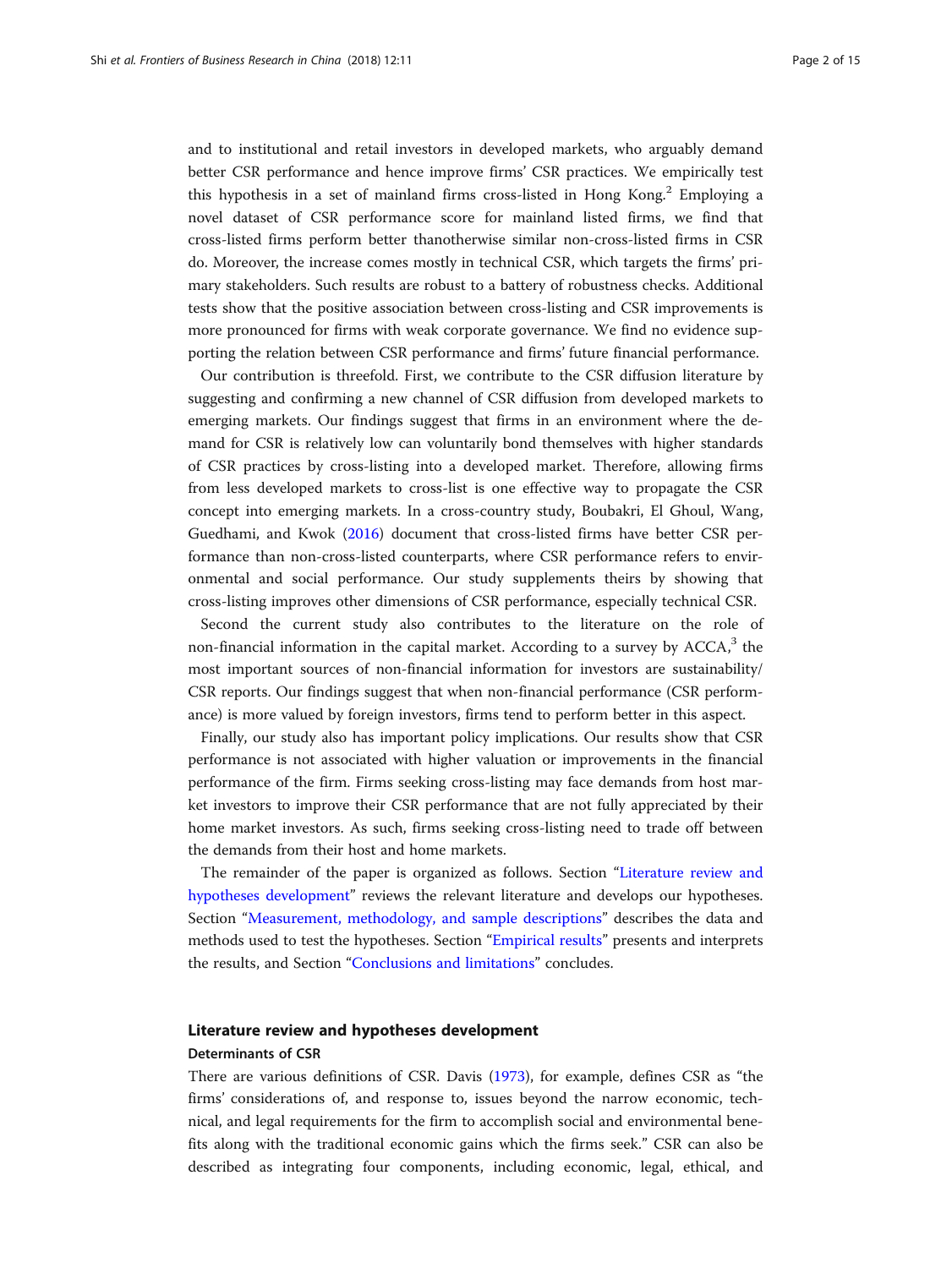discretionary or philanthropic components (A.B. Carroll, [1979,](#page-12-0) [1991\)](#page-12-0), and can be defined as the manner in which businesses engage their stakeholders, including shareholders, employees, customers, suppliers, governments, international organizations, and the natural environment through policies, processes, and procedures (Snider, Hill, & Martin, [2003](#page-14-0); Waddock, Bodwell, & Graves, [2002](#page-14-0)). Regardless of the definition, typical CSR activities include providing products that have social and environmental features, adopting production methods that reduce negative environmental impacts, caring for employees, nurturing supplier relationships, investing in local communities, and pursuing philanthropic initiatives. As such, CSR activities enhance firms' relationships with various stakeholders, and without their participation the firms cannot survive (Clarkson, [1995](#page-12-0)).

Some studies examine the effect of CSR disclosure on financial performance. For example, Chen, Hung, and Wang ([2018](#page-12-0)) find that mainland firms experience a decrease in profitability after the mandatory disclosure of CSR. However, our paper differs from theirs in that we are interested in CSR performance rather than CSR disclosure. Some other studies examine the effects of firms' CSR performance on their financial performance (Archie B. Carroll and Shabana [\(2010\)](#page-12-0). However, relatively little research has attempted to explain the variation of CSR performance among different firms (Margolis & Walsh, [2003\)](#page-13-0). Campbell [\(2007\)](#page-12-0) provides an institutional theory of CSR and argues that the determinants of CSR include the general financial condition of the firm, the health of the economy, the intensity of competition faced by the firm, institutional factors(including public and private regulations) the presence of non-governmental and other independent organizations, institutionalized norms, associative behavior among corporations, and organized dialogue between corporations and their stakeholders. Archival and experimental studies confirm the role of external factors such as media (including social media) (Grafstrom & Windell, [2011](#page-13-0); Lee, Van Dolen, & Kolk, [2013](#page-13-0); Lyon & Montgomery, [2013](#page-13-0)), law (Jackson & Apostolakou, [2010;](#page-13-0) Shum & Yam, [2011](#page-13-0)), and politics (Zhao, [2012](#page-14-0)) as well as the roles of internal factors, such as ownership structure (Oh, Chang, & Martynov, [2011\)](#page-13-0), and manager and owner characteristics, such as attitude (Roxas & Coetzer, [2012\)](#page-13-0) or style (Du, Swaen, Lindgreen, & Sen, [2013](#page-13-0)). Pedersen and Gwozdz ([2014](#page-13-0)) argue that the inconsistency within (rather than between) stakeholders groups creates pressure for CSR.

Most of the previous studies focus on the firms in developed markets. While studies on CSR in emerging markets are still sparse, such studies are becoming the driving force of CSR research (Bruton & Lau, [2008](#page-12-0); Moon & Shen, [2010](#page-13-0)). However, very little effort has been devoted to explaining the convergence of CSR practices in emerging markets towards those in developed markets. Jamali and Neville ([2011](#page-13-0)), for example, find convergence in explicit CSR among Lebanese firms. Bardy, Drew, and Kennedy ([2012](#page-12-0)) argue that foreign direct investment (FDI) and international business ventures promote positive social and economic development in emerging nations.

#### Cross-listing, bonding, and CSR

Cross-listing allows firms to access to more developed capital markets and achieve better valuation (Lins, Strickland, & Zenner, [2005](#page-13-0)). Doidge, Karolyi, and Stulz [\(2004\)](#page-13-0), for example, find that foreign firms with shares cross-listed in U.S. equity markets are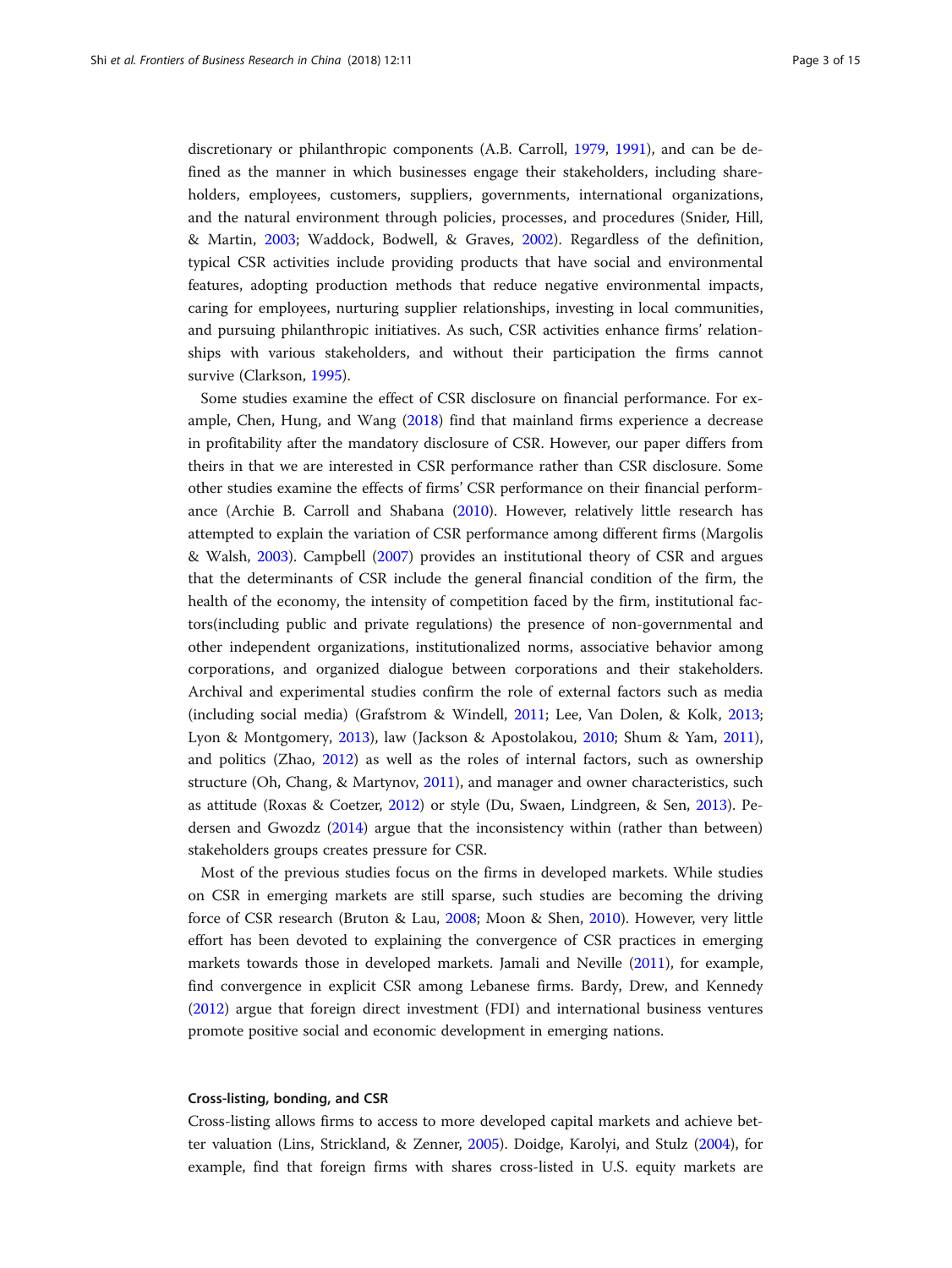better valued than are their non-cross-listed peer firms from the same country. Chinese mainland firms cross-listed in Chinese Hong Kong are found to enjoy a similar premium (Sun, Tong, & Wu, [2013a;](#page-14-0) Sun, Tong, & Zhang, [2013](#page-14-0)). One reason for the firms' increased valuation is risk sharing: Cross-listing allows domestic investors to share the risk with foreign investors, and these investors, in turn, demand a lower risk premium (Foerster & Karolyi, [1999\)](#page-13-0). Another reason for this is improved information disclosure and shareholder protection (Coffee, [1999,](#page-12-0) [2002;](#page-12-0) Doidge et al., [2004;](#page-13-0) Reese & Weisbach, [2002](#page-13-0)).

A key mechanism through which cross-listed firms improve shareholder protection is the bonding effect (also known as functional convergence). Cross-listing subjects the firms to the provisions of securities law and the accounting standards of the host country. Therefore, to the extent that the host country's legal system and accounting standards are more stringent than those of the home country, the legal bonding hypothesis of Coffee [\(1999\)](#page-12-0) and Stulz [\(1999\)](#page-14-0) contends that cross-listing increases the expected costs of extracting private benefits for managers and, therefore, that cross-listed firms protect minority shareholders' interests better. On the other hand, Siegel ([2005\)](#page-14-0) finds that very few Securities and Exchange Commission (SEC) enforcement actions have been taken against foreign firms listed in US, which casts doubt on the legal bonding effects.

While cross-listing is typically found to be positively associated with corporate governance, the legal bonding hypothesis does not naturally extend to corporate social responsibility for at least two reasons. First, cross-listed firms generally carry out their business in their home countries (this is particularly true for our sample firms; see the details in the next section). Cross-listing does not subject them to the environmental regulations or labor laws in the host market. For example, it is unlikely for [Baidu.com](http://baidu.com), a Chinese Internet content provider listed in NASDAQ (ticker: BIDU), to apply American labor laws to its employees in Beijing. Second, CSR calls for firms to go beyond the minimum requirements of law. Despite the various conceptualizations of CSR in the literature, CSR in general refers to firm actions that meet demands from stakeholders other than shareholders and creditors. This means that CSR activities are likely to be beyond the minimum requirement of law. Therefore, cross-listed firms may not improve their CSR practices through legal bonding.

However, there is another mechanism of bonding suggested by both Stulz [\(1999](#page-14-0)) and Coffee ([1999,](#page-12-0) [2002](#page-12-0)), referred to as reputational bonding. They argue that bonding can also be achieved via the monitoring of other intermediaries, including analysts, underwriters, auditors, and institutional investors. Coffee ([2002\)](#page-12-0) argues that these intermediaries serve as financial watchdogs that supplement the monitoring already provided by public regulators such as the SEC. This mechanism of bonding is particularly relevant to CSR practices. Shareholders and the business press are now increasingly active in pushing firms toward social responsibility. In the spring of 2008, for example, dissident shareholders, including several descendants of John D. Rockefeller and a number of asset management firms and pension funds of the Exxon Mobil Corp., urged the firm to take action on climate change. Thus, if firms from emerging markets elect to cross-list in more developed markets, they face more demands on CSR performance from the shareholders and other financial intermediates in the host markets, compared to their non-cross-listed peers.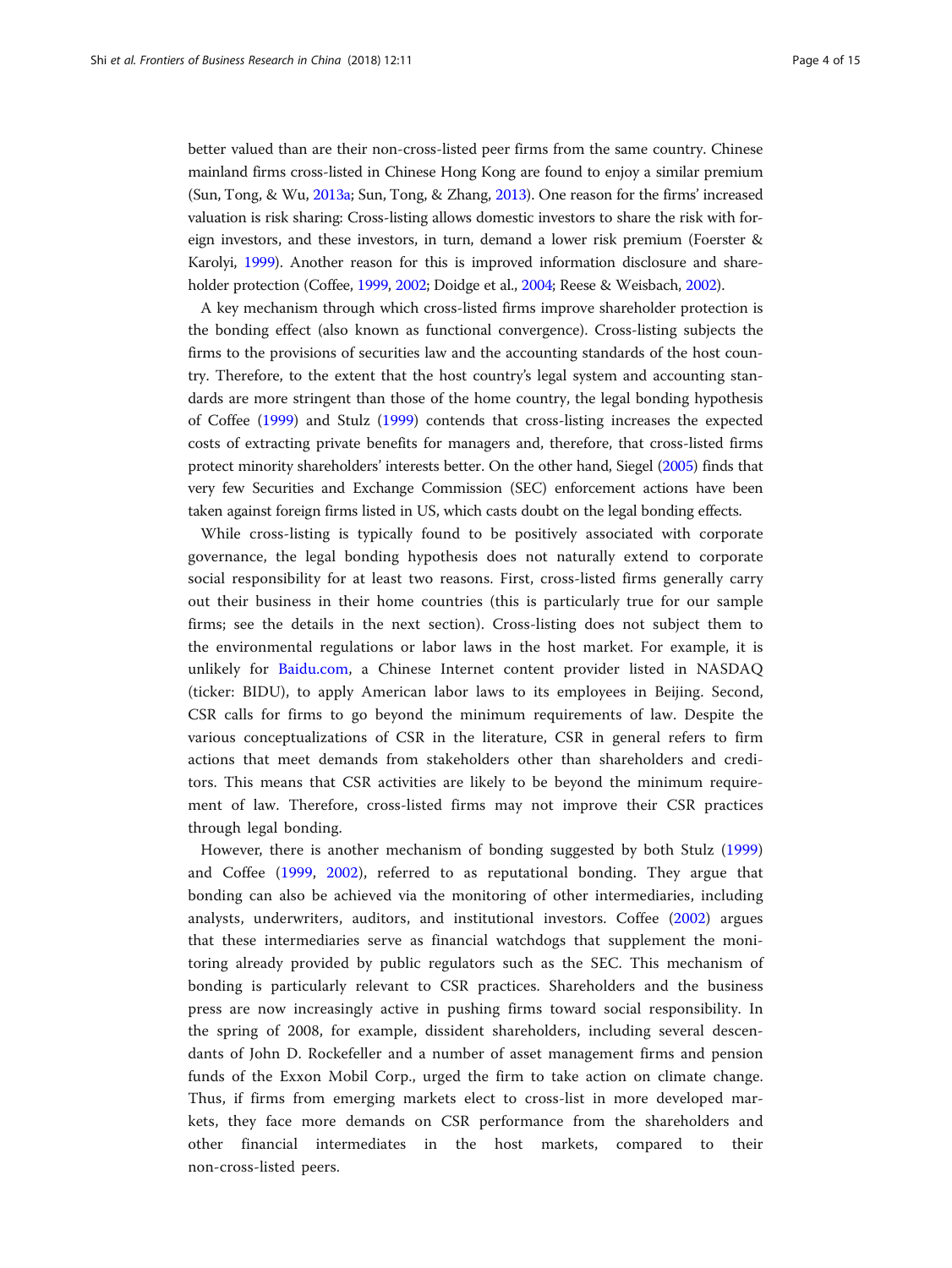#### Mainland firms cross-listed in Hong Kong

There are two ways through which a mainland firm can cross list in the Hong Kong Stock Exchange. The first is through back-door listing, in which a Hong Kong listed firm is taken over by a holding firm outside mainland (usually incorporated in Hong Kong) but is controlled by the central government or provincial/municipal government in mainland. These mainland-controlled and Hong Kong-incorporated firms are known as "red-chips". The second way is through direct listing, where a mainland-incorporated firm directly lists its shares on the Hong Kong Stock Exchange. These stocks are known as "H shares". The first H share was issued in July 1993, when Tsingtao Brewery was welcomed by a 111 times oversubscription. Many H share firms float their shares simultaneously in Hong Kong and one of the two mainland stock exchanges (Shanghai and Shenzhen) as A shares. With few exceptions, these firms are listed first in Hong Kong and then in mainland exchanges, in contrast to the general practices of cross-listing elsewhere.

Cross-listing subjects red-chips and H share firms to the monitoring of Hong Kong intermediaries and investors. While they may not be as demanding as their counterparts in US, the Hong Kong financial intermediaries and investors are more likely to demand more in terms of CSR than their mainland counterparts. In fact, prior studies find that CSR is still at a very early stage in Chinese mainland (Gugler & Shi, [2009;](#page-13-0) Ip, [2009](#page-13-0)) and that mainland managers and investors care more about financial performance than CSR performance (Cooke & He, [2010;](#page-12-0) Zu & Song, [2009\)](#page-14-0). From the perspective of the supply side, the reputational bonding urges the managers of cross-listed firms to provide more CSR activities than non-cross-listed firms do. Taken together, the (reputational) bonding theory predicts that firms cross-listed in Hong Kong have better CSR performance than their non-cross-listed peers in Chinese mainland. We thus hypothesize the following:

#### H1: Cross-listed firms perform better in CSR than non-cross-listed firms do.

The prior CSR literature has differentiated between technical and institutional CSR based on the targeting stakeholder of CSR practices (Godfrey et al., [2009](#page-13-0)). Technical CSR refers to a firm's CSR actions that target their primary stakeholders, i.e., those who are essential to the operation of the business. Primary stakeholders include customers, employees, and investors. Technical CSR activities include those products-related, employees-related, and corporate-governance-related activities. Institutional CSR instead covers a firm's CSR activities that target their secondary stakeholders in the community and environment domains. We expect cross-listed firms to improve more in technical CSR than in institutional CSR for two reasons. First, reputational bonding works through the monitoring investors and financial intermediates, who either are primary stakeholders themselves (investors) or serve the primary stakeholders (intermediates). To the extent that primary stakeholders tend to have more power in making legitimate and urgent claims on the firm (Mitchell, Agle, & Wood, [1997](#page-13-0)), cross-listed firms are more likely to react to meet the demands from these stakeholders. In contrast, institutional CSR activities are more likely to result from discretionary decision-making by the firm. Second, unlike institutional CSR activities, technical CSR activities are often consistent with the firm's profit-making interests and are therefore in the interest of the investors and financial intermediates. To summarize, we hypothesize the following:

H2a: Cross-listed firms perform better in technical CSR than non-cross-listed firms do.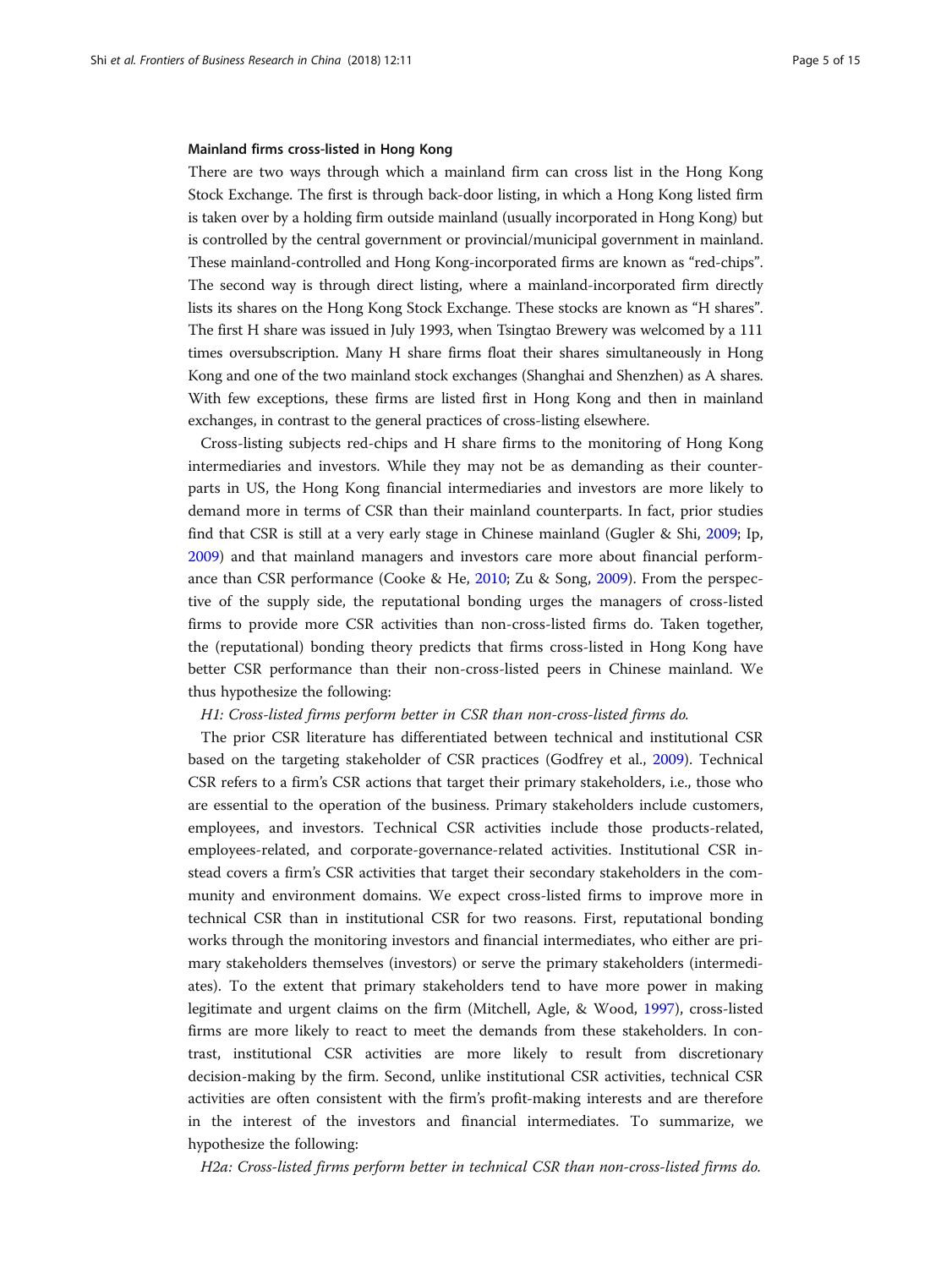<span id="page-5-0"></span>H2b: Cross-listed firms do not perform better in institutional CSR than non-cross-listed firms do.

## Measurement, methodology, and sample descriptions

#### Measurement of CSR performance

Our measure of CSR performance is obtained from Hexun, $4$  one of the leading Internet content providers of financial information in Chinese mainland. [Hexun.com,](http://hexun.com) founded in 1996, constructs a system of CSR scores for all the firms listed in the Shanghai and Shenzhen Stock Exchanges. Unlike the KLD Research and Analytics system in U.S., Hexun quantifies the CSR performance of firms with only five dimensions: the investor, the employee, the customer and supplier, the environment, and the community dimension.<sup>5</sup> Hexun quantifies each of the five dimensions with multiple sub-dimensions. For example, to measure firms' performance from the employee perspective, Hexun quantifies firms' performance with regard to salary and training, working environment safety, and welfare. Hexun assigns different weights to the five dimensions for firms in different industries to reach an aggregate CSR score. Instead of directly using the Hexun CSR measure, we follow Kim, Park, and Wier ([2012\)](#page-13-0) and construct our own measure that excludes the investor's dimension. For each year from 2010 to 2012, we first rank the mainland listed firms into deciles based on the Hexun score within each industry for each of the four dimensions. For each firm in each year, we then take the average of the four ranks to obtain our measure of CSR performance, the CSR score. We also construct a measure of the technical CSR score as the average of a firm's employee and customer dimensions of CSR performance. The institutional CSR score is similarly constructed using the firm's environment and community dimensions.

#### Measure of cross-listing and control variables

Although there are two different types of cross-listed stocks (red-chips and H shares), we exclude red-chips from our sample. Red-chips are incorporated outside Chinese mainland, and their fundamentals may not be directly comparable to A shares. Hence, our empirical design compares the CSR performance of dual-listed AH share firms with that of the pure A-share firms. We obtain the list of AH shares from the China Stock Market and Accounting Research (CSMAR) database.

Theoretical (e.g., Campbell, [2007\)](#page-12-0) and empirical works show that determinants of CSR include the general financial condition of the firm and the health of the economy. We thus include in our regression model a battery of firm-level control variables, such as firm size, leverage, market to book ratio (MTB), and return on assets (ROA), to account for the firm financial conditions. Size is the natural logarithm of total assets, Leverage is defined as total debt divided by total assets, MTB is the ratio between market value and book value of common stocks, and ROA is the return on assets, all of which are calculated based on accounting data obtained from CSMAR. We also control for industry-level competition and industry and time fixed effects.

#### Empirical design

To establish a causal relation between cross-listing and their CSR performance, the ideal design is to compare firms' CSR performance before and after cross-listing.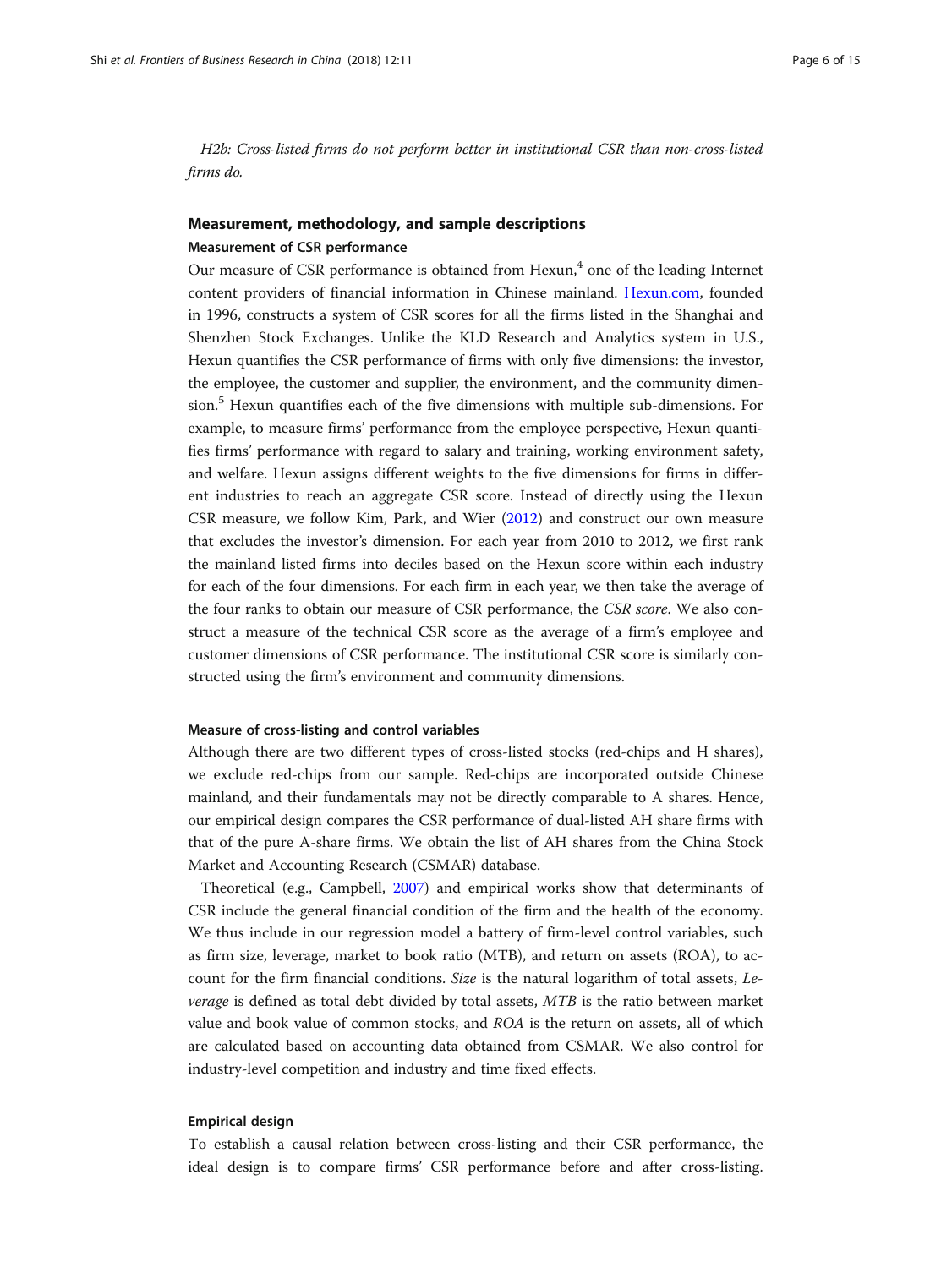<span id="page-6-0"></span>Although it is powerful, this empirical design is not feasible in our context. Most of the cross-listed firms were first listed in Hong Kong as early as the 1990s, providing us with few observations for a before-and-after comparison because our CSR score data are only available for the period of 2010 to 2012. Instead, we must compare the CSR performance of cross-listed shares with that of non-cross-listed A shares. We estimate the following model to test our main hypothesis:

$$
CSR score_{it} = \alpha + \beta \times cross-listing_i + \gamma \times controls_{it} + \varepsilon_{it}
$$
\n(1)

In Eq.  $(1)$ , *i* denotes the firm, and *t* denotes the year. CSR score is the average CSR performance, which we obtain as described in the previous subsection, and Cross-listing is a dummy variable that equals one if firm  $i$  is cross-listed in Hong Kong. Hypothesis H1 predicts a positive and significant value for  $β$ . Our dependent variable, CSR score, is censored between 1 and 10 by design. We therefore use the censored regression model of Tobin [\(1958](#page-14-0)) to estimate the model.

To test our hypotheses H2a and H2b, we replace the dependent variable with the technical and institutional CSR scores and estimate Eq. (1) separately for each of the two CSR constructs.

#### Sample construction and description

We may encounter a potential problem of sample selection bias when estimating Eq. (1). Instead of directly comparing cross-listed firms' CSR performance before and after cross-listing, we are essentially assuming that AH shares are randomly drawn from the population of non-cross-listed A share firms. However, this assumption is not guaranteed. We follow Ke, Rui, and Yu ([2012\)](#page-13-0) to filter the A share sample to consist of state-owned firms and firms with size greater than the 85% of pure A share firms. We also require that all the sample firms are covered by the Hexun CSR database. After filtering the sample, we have 626 observations in the three years from 2010 to 2012, of which approximately one third are cross-listed in Hong Kong. The summary statistics and correlation matrix of our variables are presented in Table [1.](#page-7-0)

The average CSR score of our sample is 7.31. By construction, the mean of CSR score for all mainland listed firms should be 5.5. Hence, our sample firms make better efforts on CSR than the excluded firms. As a result of our filtering process, our sample firms are large in size and have average total assets worth 39 billion *yuan*. They are also highly levered, with an average leverage ratio of 0.64. The averageMTB and ROA are 1.78 and 0.04, respectively. Overall, our sample firms are large, highly levered and with relatively low market valuation and profitability.

Panel B of Table [1](#page-7-0) presents the correlation matrix of our variables. The Cross- listing dummy is positively correlated with CSR score, with a correlation of 0.18, and is significant at the conventional level, providing preliminary support for the bonding hypothesis. The highest pairwise correlation between our variables is − 0.52 (between Leverage and ROA). Hence, our analysis is less concerned about potential multicollinearity issues.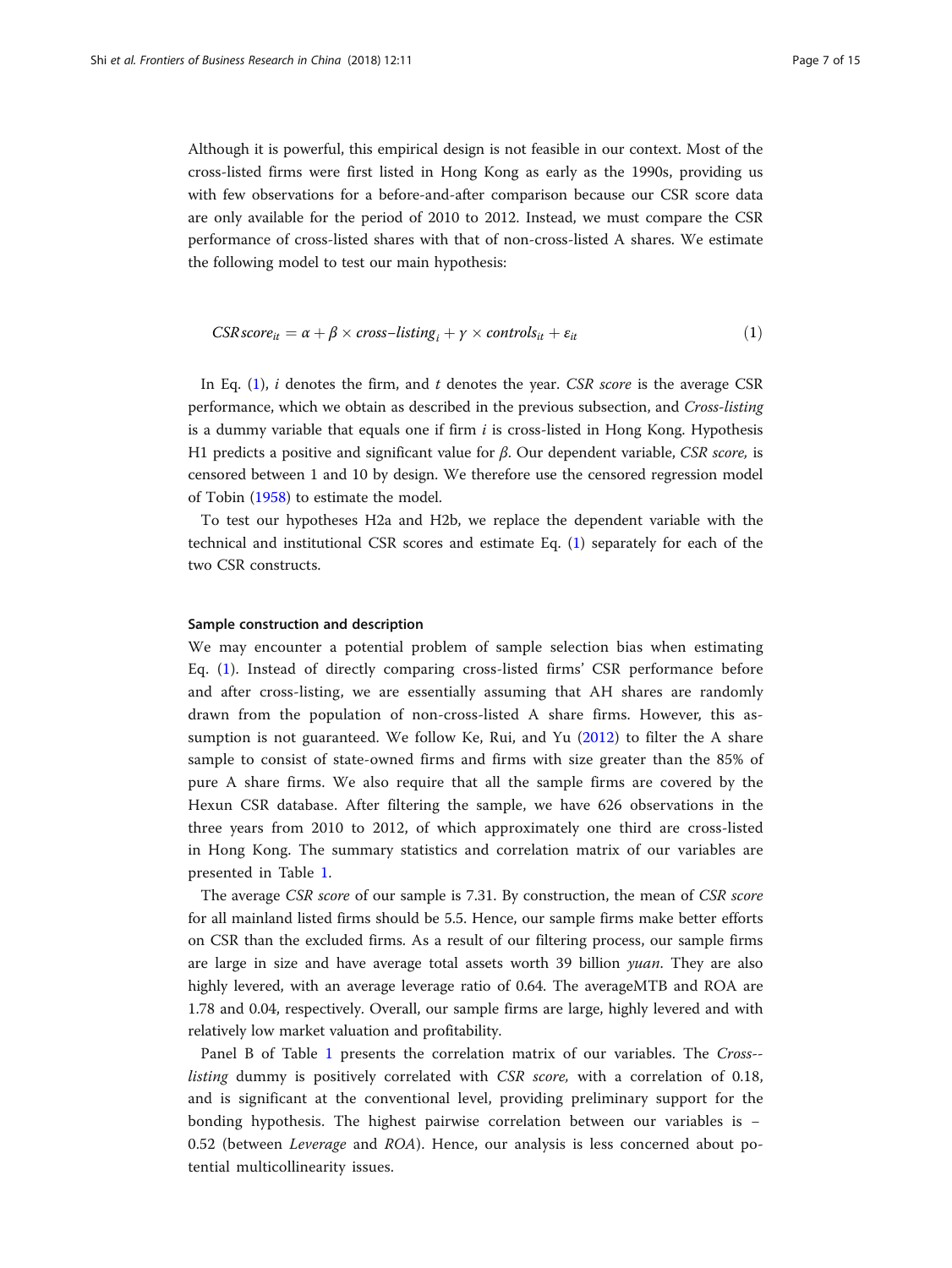|                      | Mean    | Std  | Min     | P <sub>25</sub> | Median  | P75     | Max   |
|----------------------|---------|------|---------|-----------------|---------|---------|-------|
| Panel A              |         |      |         |                 |         |         |       |
| [1] CSR score        | 7.31    | 1.98 | 2.50    | 5.50            | 8.00    | 9.00    | 10.00 |
| [2] Cross-listing    | 0.33    | 0.47 | 0.00    | 0.00            | 0.00    | 1.00    | 1.00  |
| [3] Size (raw value) | 0.39    | 1.58 | 0.00    | 0.02            | 0.03    | 0.09    | 11.83 |
| [4] Leverage         | 0.64    | 1.78 | 0.17    | 0.51            | 0.66    | 0.77    | 0.95  |
| [5] <i>MTB</i>       | 1.78    | 1.66 | 0.05    | 0.99            | 1.36    | 2.09    | 19.00 |
| $[6]$ $ROA$          | 0.04    | 0.45 | $-0.13$ | 0.01            | 0.03    | 0.05    | 0.19  |
|                      | $[1]$   |      | $[2]$   |                 | $[3]$   | $[4]$   | $[5]$ |
| Panel B:             |         |      |         |                 |         |         |       |
| [1] CSR score        | 1.00    |      |         |                 |         |         |       |
| [2] Cross-listing    | 0.18    |      |         |                 |         |         |       |
| [3] Size (raw value) | $-0.03$ |      | 0.25    |                 |         |         |       |
| [4] Leverage         | $-0.06$ |      | $-0.08$ |                 | 0.33    |         |       |
| [5] <i>MTB</i>       | $-0.06$ |      | $-0.05$ |                 | $-0.12$ | 0.01    |       |
| $[6]$ $ROA$          | 0.08    |      | 0.03    |                 | $-0.12$ | $-0.52$ | 0.26  |

<span id="page-7-0"></span>Table 1 Summary statistics and correlation matrix

This table presents the summary statistics and the correlation matrix of CSR score, Cross-listing, Size, Leverage, MTB, and ROA

## Empirical results

#### Main tests

Table 2 reports the empirical results of H1 with our filtered sample. Column 1 reports the results of our baseline regression, where we include only Cross-listing. The coefficient on Cross-listing is positive and statistically significant (0.76 with a t-value of 3.38). That is, holding all other things constant, the cross-listed firms' CSR score is 0.76 higher than that of non-cross-listed firms. Because the CSR score takes values from 1

|                                 | (1)               | (2)               | (3)               |
|---------------------------------|-------------------|-------------------|-------------------|
| Cross-listing                   | 0.76 <sup>c</sup> | 0.69 <sup>c</sup> | 0.75 <sup>c</sup> |
|                                 | (3.38)            | (2.66)            | (2.99)            |
| Size                            |                   | 0.02              | 0.58 <sup>c</sup> |
|                                 |                   | (0.23)            | (3.95)            |
| Leverage                        |                   | $-0.12$           | $-1.24$           |
|                                 |                   | $(-0.12)$         | $(-1.17)$         |
| MTB                             |                   | $-0.08$           | 0.05              |
|                                 |                   | $(-0.72)$         | (0.49)            |
| <b>ROA</b>                      |                   | 4.46              | $-0.21$           |
|                                 |                   | (1.24)            | $(-0.06)$         |
| Constant                        | 7.07 <sup>c</sup> | 6.55 <sup>c</sup> | $-8.09^{b}$       |
|                                 | (45.05)           | (2.96)            | $(-2.39)$         |
| Industry and Year fixed effects | <b>NO</b>         | NO.               | <b>YES</b>        |
| Observations                    | 626               | 626               | 626               |
| Pseudo R-squared                | 0.01              | 0.01              | 0.10              |

#### Table 2 Cross-listing and CSR

Heteroskedasticity-consistent *t*-statistics adjusted for firm level clustering are reported in parentheses. <sup>a</sup>, <sup>b</sup>, and <sup>c</sup><br>represent statistical significance at 10%, 5%, and 1%, respectively. represent statistical significance at 10%, 5%, and 1%, respectively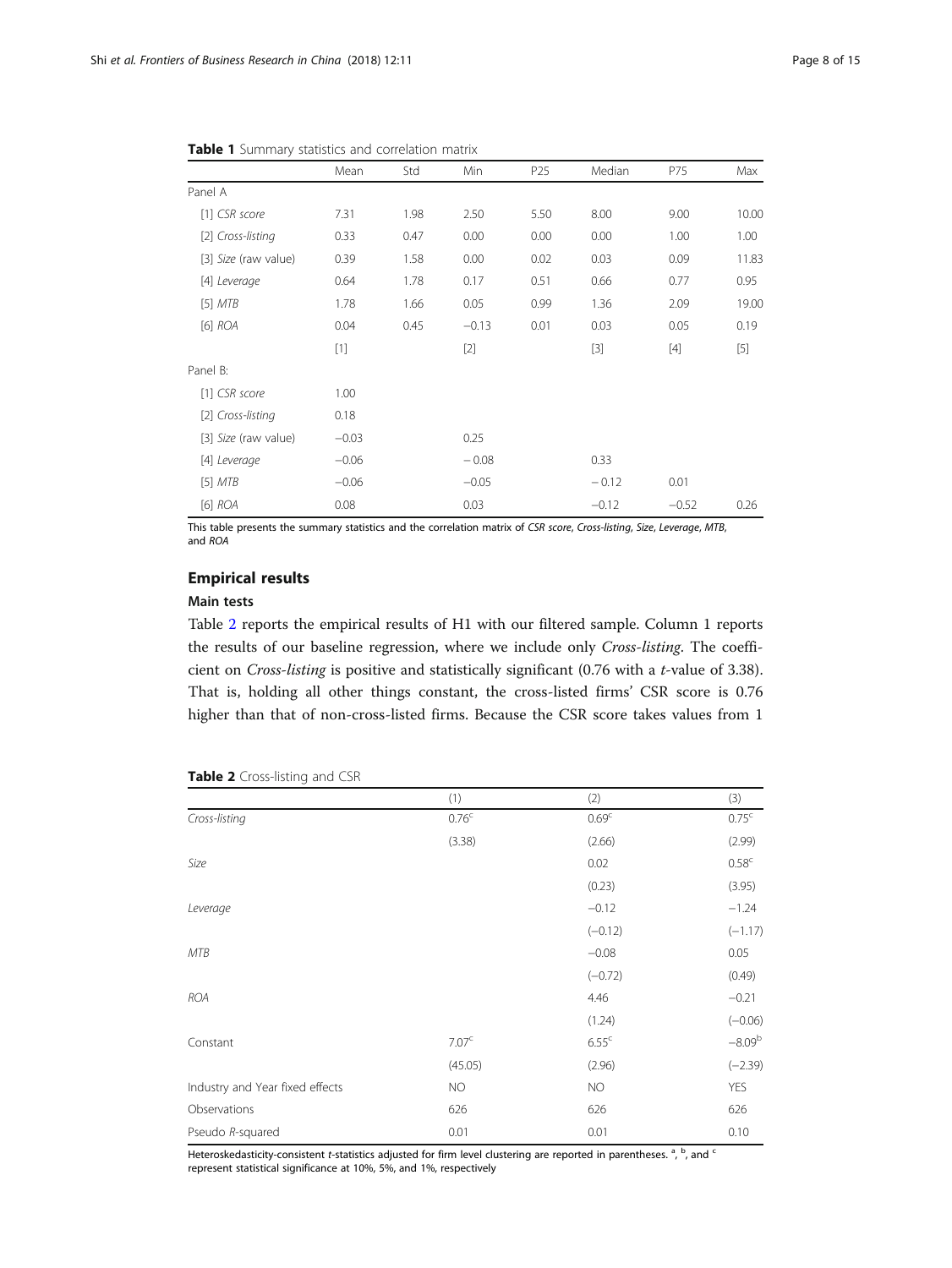<span id="page-8-0"></span>to 10, this difference is also economically significant. In columns 2 and 3, we include the full set of controls as well as industry and year fixed effects in the regression. Consistent with the previous literature, large firms have more resources to allocate to CSR and thus perform better in CSR. More importantly, the coefficient on Cross-listing remains significantly positive in all columns.

We then differentiate the effects of cross-listing on technical and institutional CSR performance and test our hypotheses 2 (a and b). We construct a measure of technical CSR score as the average of a firm's employee and customer dimension of CSR performance. The institutional CSR score is similarly constructed with the firm's environment and community dimensions of CSR performance. The Tobit regression estimates are then reported in Table 3. The coefficient on Cross-listing is 1.10 and is statistically significant for the technical CSR score. In contrast, the coefficient on the institutional CSR score is only 0.42 and is not significantly different from zero. A Chow test of the difference between the two coefficients strongly rejects the hypothesis that the two are equivalent. Hence, our empirical results show that cross-listing improves firms' technical CSR more than their institutional CSR, which is consistent with our hypothesis 2.

#### Additional test

#### Cross-listing and CSR: impact of corporate governance

Our results so far show that cross-listed firms exhibit better CSR performance than their non-cross-listed counterparts do. However, we do not assume that all the cross-listed firms subject themselves to the same degree of reputational bonding. Firms with weaker corporate governance are arguably more likely to be under the scrutiny of investors and financial intermediates. Hence, firms with weaker corporate governance may exhibit more improvement in CSR performance after cross-listing. We partition our sample into two subsamples based on their corporate governance metrics and

|                                 | Technical CSR score  | Institutional CSR score |
|---------------------------------|----------------------|-------------------------|
| Cross-listing                   | 1.10 <sup>c</sup>    | 0.42                    |
|                                 | (3.86)               | (1.47)                  |
| Size                            | 0.60 <sup>c</sup>    | 0.52 <sup>c</sup>       |
|                                 | (3.84)               | (3.73)                  |
| Leverage                        | $-2.27$ <sup>a</sup> | $-0.03$                 |
|                                 | $(-1.88)$            | $(-0.03)$               |
| MTB                             | 0.09                 | 0.00                    |
|                                 | (0.97)               | (0.03)                  |
| <b>ROA</b>                      | $-3.67$              | 3.27                    |
|                                 | $(-0.93)$            | (0.88)                  |
| Constant                        | $-9.46c$             | $-7.80b$                |
|                                 | $(-2.59)$            | $(-2.46)$               |
| Industry and Year fixed effects | <b>YES</b>           | YES                     |
| Observations                    | 626                  | 626                     |
| Pseudo R-squared                | 0.09                 | 0.07                    |

|  |  | <b>Table 3</b> Technical vs. Institutional CSR |  |
|--|--|------------------------------------------------|--|
|--|--|------------------------------------------------|--|

Heteroskedasticity-consistent *t*-statistics adjusted for firm level clustering are reported in parentheses. <sup>a</sup>, <sup>b</sup>, and <sup>c</sup><br>represent statistical significance at 10%, 5%, and 1%, respectively. represent statistical significance at 10%, 5%, and 1%, respectively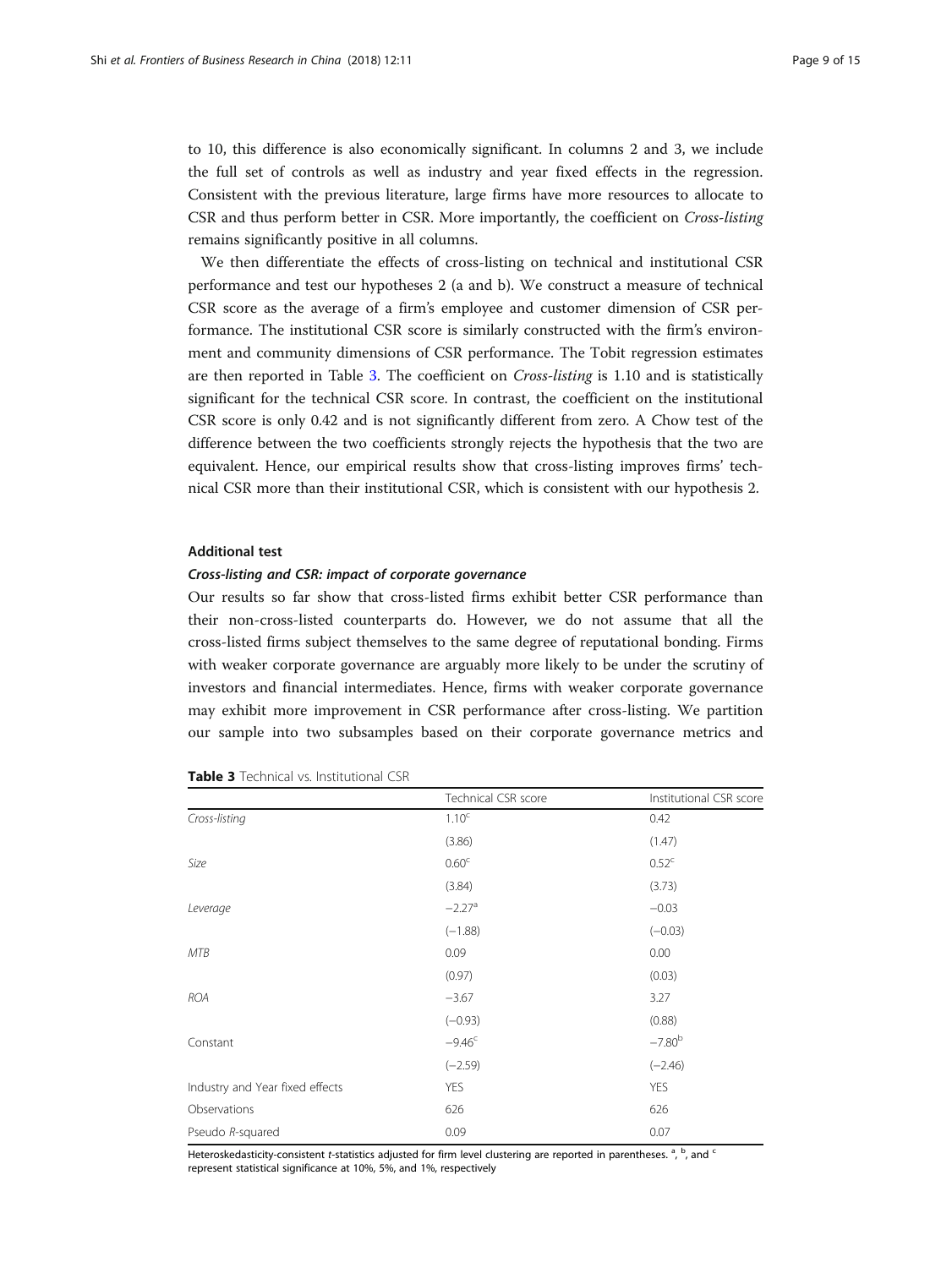re-estimate eq. ([1\)](#page-6-0) separately for each subsample. We measure corporate governance with two proxies: West and *Earnings management*. The first is an exogenous measure. Arguably, firms in more developed provinces in Chinese mainland exhibit better corporate governance. The Tobit regression results for these two groups are reported in the first row of Table 4. We only report the coefficients on Cross-listing. The coefficient is positive at 0.46 but is not significantly different from zero for the firms from more developed provinces. In sharp contrast, the coefficient is significantly positive (1.45 with a t-value of 3.61) for firms from less developed provinces.

The second measure that we employ is the degree of earnings management. We obtain the discretional accrual from the modified Jones model and use its absolute value as our measurement of *Earnings Management.*<sup>6</sup> Our sample firms are then partitioned into two groups based on the median level of absolute discretional accrual level. The Tobit regression results for these two groups are reported in the second row of Table [5](#page-10-0). The coefficient is positive at 0.49 but is not significantly different from zero for firms with a lower level of earnings management, while the coefficient is significantly positive for firms with a higher level of earnings management. Taken together, our results suggest that the positive impact of cross-listing on CSR performance is more pronounced for firms with weaker corporate governance.

#### The link between improved CSR and financial performance

In this subsection, we test whether an improved CSR for cross-listed firms is associated with higher equity market valuation or better financial performance. Stakeholder theory argues that CSR practices can improve financial performance since the success of a firm depends on the extent to which it satisfies the various stakeholders' needs (Clacher & Hagendorff, [2012;](#page-12-0) Donaldson & Preston, [1995](#page-13-0)). Alternatively, a socially responsible management may possess the requisite skills to run a superior firm (Moskowitz, [1972](#page-13-0)) or ethically provide high accounting quality (Chih et al., [2008](#page-12-0)), which may cause investors to value the firms with better CSR performance more.

We regress the financial performance measures *(Tobin's Q* and *ROA)* on lagged CSR score and a set of control variables (Size, Leverage, industry and year fixed effects). We do not find a significant association between firm CSR score and future financial performance, which is inconsistent with the stakeholder theory. Our results, however, cannot be generalized because our sample firms are dominated by large state-controlled firms. A related study by Chen, Hung and Wang [\(2018](#page-12-0)) finds that mainland firms experience a decrease in profitability after the mandatory

|                    | Cross-listing               |                           |  |
|--------------------|-----------------------------|---------------------------|--|
|                    | Strong corporate governance | Weak corporate governance |  |
| West               | 0.46                        | 1.45 <sup>c</sup>         |  |
|                    | (1.48)                      | (3.61)                    |  |
| Earning management | 0.49                        | 0.81 <sup>c</sup>         |  |
|                    | (1.46)                      | (2.77)                    |  |

The sample is partitioned on corporate governance, where corporate governance is measured by West and Earnings management. Firms domiciled in western provinces (West) and firms with a high level of earnings management (Earnings Management) are defined as weak corporate governance subsamples. Only the coefficients on cross-listing are reported. Heteroskedasticity-consistent t-statistics adjusted for firm level clustering are reported in parentheses. <sup>a</sup>, <sup>b</sup>, and <sup>c</sup><br>represent statistical significance at 10%, 5%, and 1%, respectively. represent statistical significance at 10%, 5%, and 1%, respectively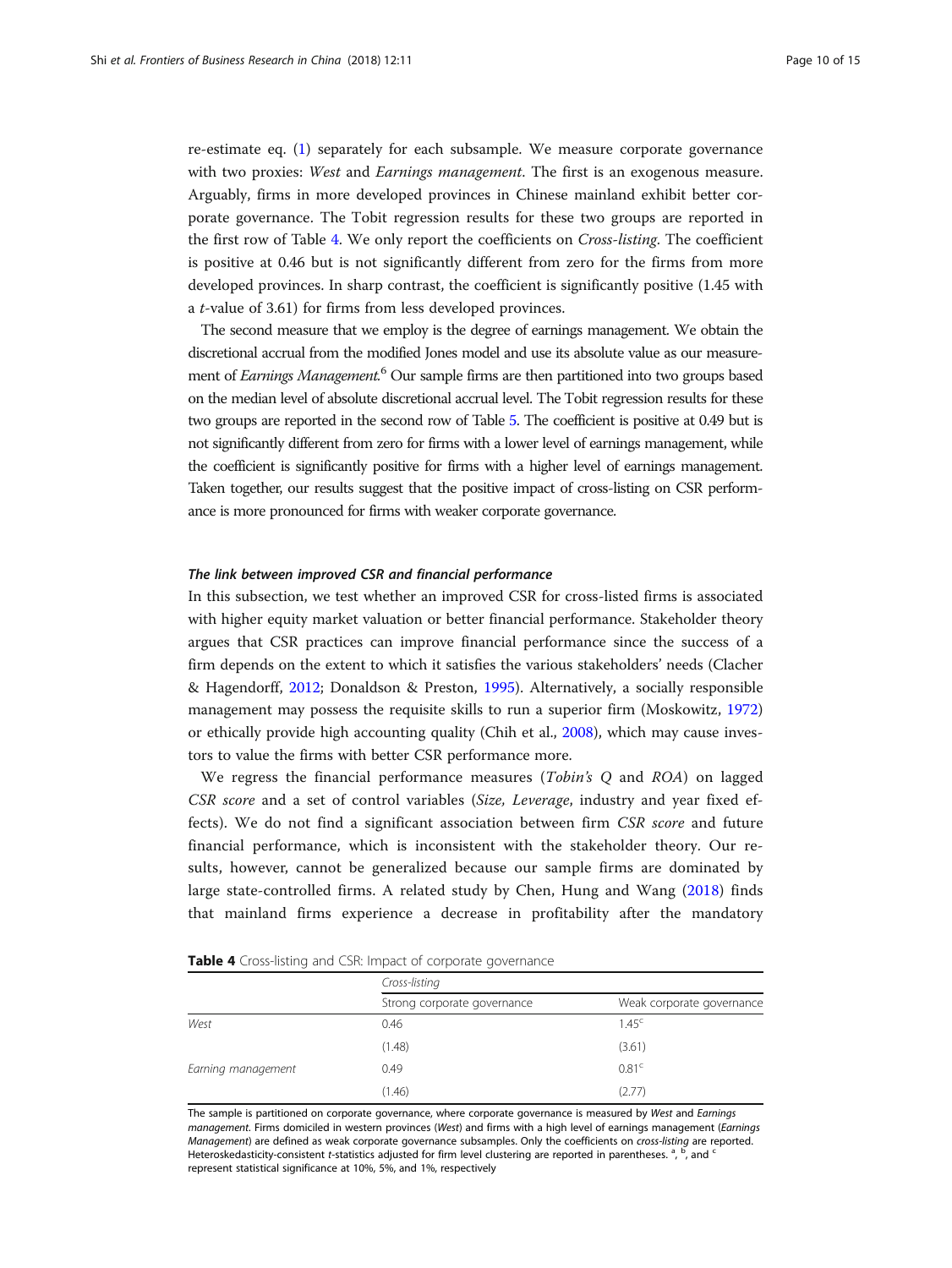|                                 | Tobin's $Q_{t+1}$    | $ROA_{t+1}$       |
|---------------------------------|----------------------|-------------------|
| CSR score                       | $-0.00$              | $-0.00$           |
|                                 | $(-0.01)$            | $(-0.30)$         |
| Size                            | $-0.37$ <sup>a</sup> | 0.00 <sup>c</sup> |
|                                 | $(-1.76)$            | (2.67)            |
| Leverage                        | $3.23^{a}$           | $-0.01$           |
|                                 | (1.81)               | $(-0.60)$         |
| Constant                        | 13.29 <sup>c</sup>   | 0.87 <sup>c</sup> |
|                                 | (3.90)               | (15.64)           |
| Industry and Year fixed effects | <b>YES</b>           | <b>YES</b>        |
| Observations                    | 391                  | 392               |
| R-squared                       | 0.10                 | 0.22              |

<span id="page-10-0"></span>

|  |  |  |  | Table 5 CSR and financial performance |
|--|--|--|--|---------------------------------------|
|--|--|--|--|---------------------------------------|

This table presents the regression estimations of the following model:

Financial performance ${}_{it+1} = \alpha + \beta \times \text{CSR}$  score ${}_{it} + \gamma \times \text{controls}_{it} + \epsilon_{it}$ 

Heteroskedasticity-consistent *t*-statistics adjusted for firm level clustering are reported in parentheses.<sup>a</sup>, <sup>b</sup>, and <sup>c</sup><br>represent statistical significance at 10%, 5%, and 1%, respectively. represent statistical significance at 10%, 5%, and 1%, respectively

disclosure of CSR. However, we are interested in whether CSR performance is associated with financial performance.

#### Robustness checks

Our results reported in the previous sections may suffer from two sources of bias. First, our sample filtering process may not completely solve the sample selection bias, and the choice of 85% is rather arbitrary. We hence try to filter the sample at the  $25<sub>th</sub>$  percentile and the median and without filtering. The results are reported in Panel A of Table 6. Moreover, Sun, Tong, and Wu find that firms elect to cross-list in Hong Kong since H shares differ significantly in size, leverage, growth, and industry from the non-cross-listed firms in Chinese mainland. We attempt to address this sample selection bias issue by employing the propensity score matching methodology (Rosenbaum & Rubin, [1983](#page-13-0); Imbens & Wooldridge, [2009\)](#page-13-0). In particular, we first estimate the following logistic model:

$$
Logit(Cross-Listing_i = \alpha + \gamma \times controls_{it} + \varepsilon_{it}
$$
\n(2)

| Panel A: Different filtering      |                   |                            |                     |
|-----------------------------------|-------------------|----------------------------|---------------------|
|                                   | Full sample       | Top 3 quartiles            | Above median        |
| Cross-listing                     | 0.73 <sup>c</sup> | 0.62 <sup>b</sup>          | $0.52$ <sup>a</sup> |
|                                   | (3.12)            | (2.36)                     | (1.95)              |
| Panel B: Different specifications |                   |                            |                     |
|                                   | <b>PSM</b>        | Including Lagged Dependent |                     |
| Cross-listing                     | 0.52 <sup>b</sup> | 0.17 <sup>a</sup>          |                     |
|                                   | (2.05)            | (1.97)                     |                     |

Table 6 Robustness checks

This table presents the Tobit regression estimations of the following model:

CSR score<sub>it</sub> =  $\alpha + \beta *$  cross–listing<sub>i</sub> +  $\gamma *$  controls<sub>it</sub> +  $\varepsilon_{it}$ 

Panel A presents the results with different filtering of sample firms and Panel B presents the results with different model<br>specifications. Only the coefficients on Cross-listing are reported. Heteroskedasticity-consistent specifications. Only the coefficients on *Cross-listing* are reported. Heteroskedasticity-consistent *t-*statistics adjusted for firm<br>level clustering are reported in parentheses. <sup>a</sup>, <sup>b</sup>, and <sup>c</sup> represent statistical si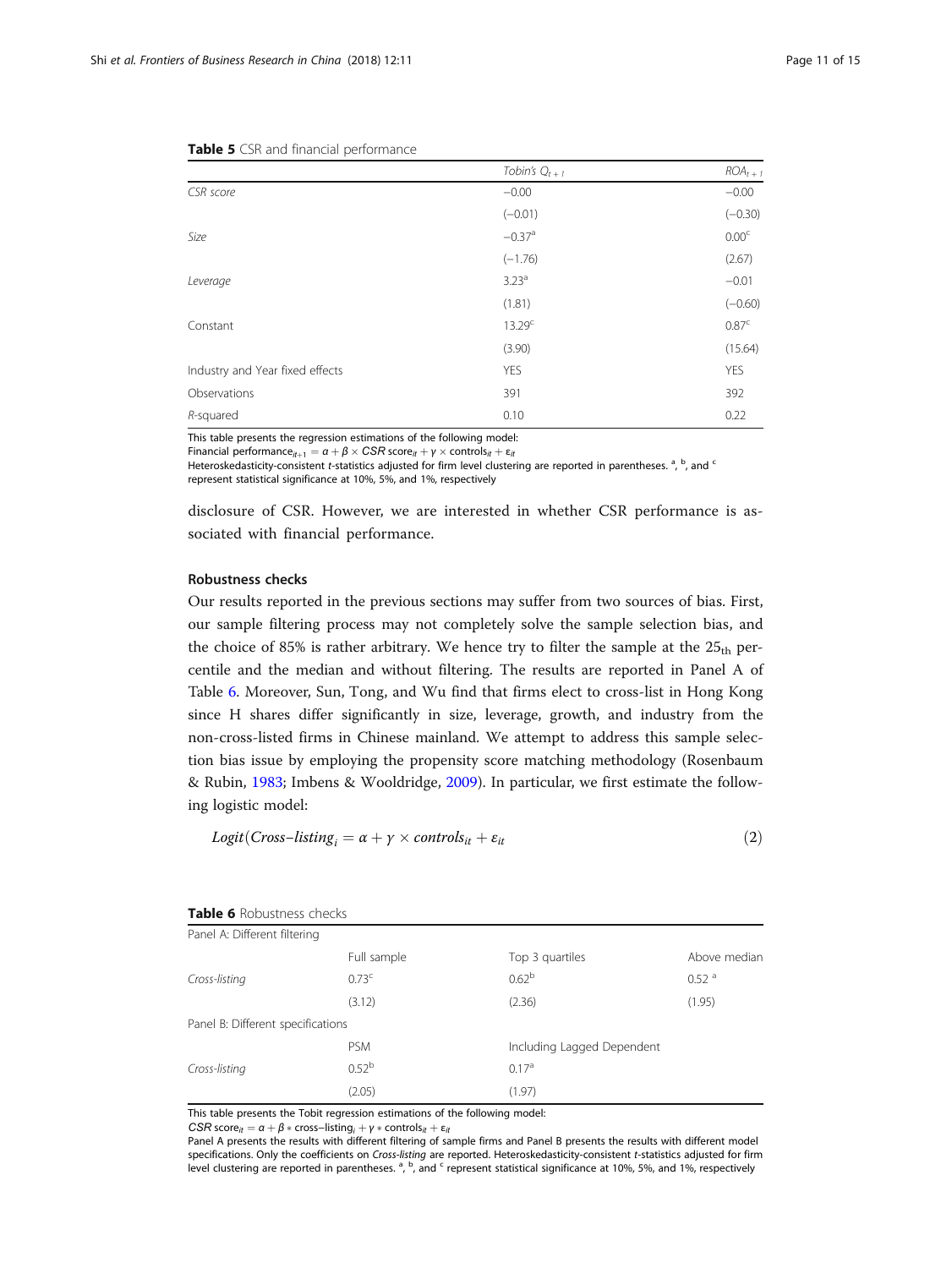<span id="page-11-0"></span>In Eq. ([2](#page-10-0)), we follow Sun et al. [\(2013\)](#page-14-0) by including Size, Leverage, MTB, ROA, State and industry fixed effects, and State is defined as a dummy variable that takes the value of one if the ultimate controller of the firm is state-related and zero otherwise. Estimations of Eq. ([2](#page-10-0)) are not tabulated for parsimonious reasons. Consistent with Sun et al. ([2013](#page-14-0)), cross-listed firms are larger in size, hold less debt, and are more likely to be controlled by the state. Surprisingly, the cross-listed firms are less profitable, consistent with Hung et al. [\(2008\)](#page-13-0). Industry fixed effects are mostly significant, thus confirming the important role of industry in firms' decisions to be cross-listed in Hong Kong. The coefficient on Cross-listing based on the propensity score matched sample is reported in the first column of Panel B of Table [6](#page-10-0). As shown, the results are consistent with our main findings.

While we have accounted for the selection bias, one may argue that we have omitted an important factor that determines firm's CSR performance. Our estimation for the coefficient on Cross-listing is still valid if the omitted variable is not correlated with the cross-listing dummy. If, however, the omitted variable is correlated with Cross-listing, it causes an endogeneity issue, and our estimates reported in Table [3](#page-8-0) will be biased. We resolve this bias by using lagged CSR score as the dependent variable (Wooldridge, [2002](#page-14-0)). The results are reported in the second column of Panel B of Table [6.](#page-10-0) Again, the coefficient on Cross-listing remains positive and significant.<sup>7</sup>

#### Conclusions and limitations

We study the association between CSR performance and cross-listing in this paper. In a clean setting where the change in CSR performance can be attributed to the choice of cross-listing, we find a statistically significant and economically meaningful increase in CSR performance for the cross-listed firms compared with the non-cross-listed firms. Moreover, the increase can mostly be attributed to technical CSR, which targets the firms' primary stakeholders. We also find the positive association between cross-listing and CSR improvements to be more pronounced for firms from less developed provinces and firms with a higher degree of earnings management. These results are robust to a series of different robustness checks.

Our conclusions need to be generalized with cautions though. First, our study only covers a small sample of 265 unique firms from 2010 to 2012. All the cross-listed firms are from one country only. Future research can extend our study to a multinational setting. Second, despite our efforts in addressing the endogeneity problem, the causal relation between cross-listing and CSR performance should be interpreted with caution.

#### Endnotes

## 1 <https://www.cfosurvey.org/13q3/PressRelease.pdf>

<sup>2</sup>Starting from December 2008, the two stock exchanges in China (the Shanghai Stock Exchange and the Shenzhen Stock Exchange) required certain types of listed firms to issue stand-alone CSR report. The mandatory requirement covers the following types of firms: (i) firms included in the "Corporate Governance Index"; (ii) cross-listed firms; (iii) financial firms; and (iv) firms included in the "Shenzhen 100 Index".

<sup>3</sup>Available at: [http://www.accaglobal.com/content/dam/acca/global/PDF-technical/](http://www.accaglobal.com/content/dam/acca/global/PDF-technical/sustainability-reporting/tech-tp-wdir.pdf) [sustainability-reporting/tech-tp-wdir.pdf](http://www.accaglobal.com/content/dam/acca/global/PDF-technical/sustainability-reporting/tech-tp-wdir.pdf)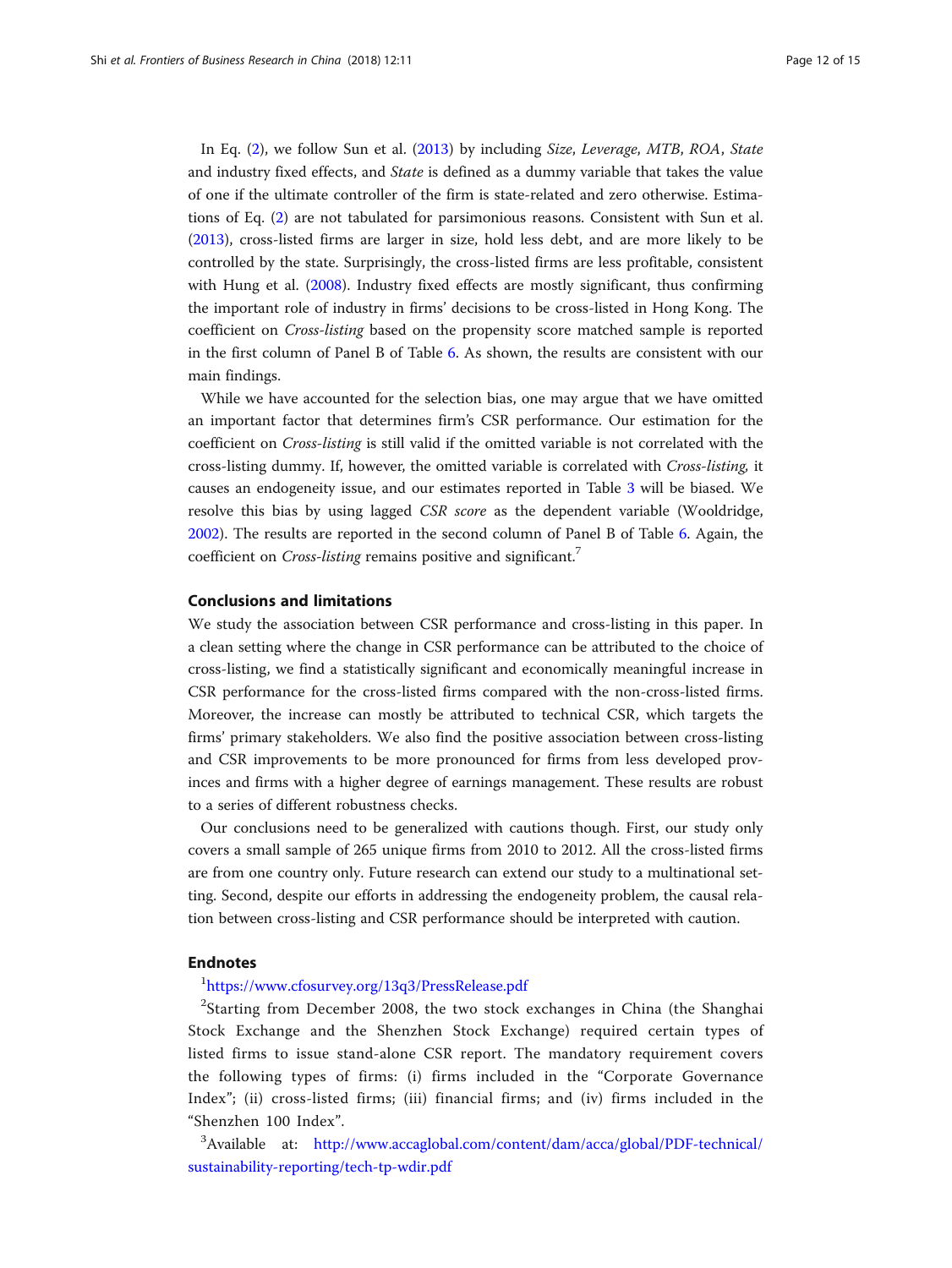## <span id="page-12-0"></span>4 [www.hexun.com](http://www.hexun.com).

<sup>5</sup>Compared with the KLD, the missing dimensions are diversity and corporate governance.

 $6$ See Dechow [\(1994](#page-13-0)) and Kim et al. [\(2012\)](#page-13-0) for more details.

 $7$ By including the lagged dependent variable, the coefficient on CSR score is downward biased. However, this bias suggests that our estimation is conservative.

#### Acknowledgements

We thank participants of the 2018 FBR Symposium on New Development in Accounting & Finance and research workshop at Fudan University, for their helpful comments. Special thanks goes to Kai Zhong, the discussant of our paper, the referee, and the editor.

#### Funding

The authors acknowledge financial support from the National Natural Science Foundation of China (Grant Numbers: 71202056, 71572047, and 71502095).

#### Availability of data and materials

All the data used in this study can be found in the China Stock market and Accounting Research (CSMAR) database.

#### Authors' contributions

The authors contribute equally. All authors read and approved the final manuscript.

#### Competing interests

The authors declare that they have no competing interests.

#### Author details

<sup>1</sup>School of Management, Fudan University, Shanghai, China. <sup>2</sup>SHU-UTS SILC Business School, Shanghai University, Shanghai, People's Republic of China.

## Received: 4 March 2018 Accepted: 17 May 2018<br>Published online: 07 June 2018

#### References

- Agle, B. R., Mitchell, R. K., & Sonnenfeld, J. A. (1999). Who matters to CEOs? An investigation of stakeholder attributes and salience, corporate performance, and CEO values. Academy of Management Journal, 42(5), 507-525.
- Bansal, P., & Clelland, I. (2004). Talking trash: Legitimacy, impression management, and unsystematic risk in the context of the natural environment. Academy of Management Journal, 47(1), 93–103.
- Bardy, R., Drew, S., & Kennedy, T. F. (2012). Foreign investment and ethics: How to contribute to social responsibility by doing business in less-developed countries. Journal of Business Ethics, 106(3), 267–282.
- Boubakri, N., El Ghoul, S., Wang, H., Guedhami, O., & Kwok Chuck, C. Y. (2016). Cross-listing and corporate social responsibility. Journal of Corporate Finance, 41, 123–138.
- Brammer, S. J., & Pavelin, S. (2006). Corporate reputation and social performance: The importance of fit. Journal of Management Studies, 43(3), 435–455.
- Bruton, G. D., & Lau, C. M. (2008). Asian management research: Status today, relationship to the management domain, & future direction. Journal of Management Studies, 45, 636–659.

Campbell, J. L. (2007). Why would corporations behave in socially responsible ways? An institutional theory of corporate social responsibility. Academy of Management Review, 32(3), 946–967.

- Carroll, A. B. (1979). A three-dimensional conceptual model of corporate performance. Academy of Management Review, 4(4), 497–505.
- Carroll, A. B. (1991). The pyramid of corporate social responsibility: Toward the moral management of organizational stakeholders. Business Horizon, 34, 39–48.
- Carroll, A. B., & Shabana, K. M. (2010). The business case for corporate social responsibility: A review of concepts, research and practice. International Journal of Management Reviews, 12(1), 85–105.
- Chen, Y.-C., Hung, M., & Wang, Y. (2018). The effect of mandatory CSR disclosure on firm profitability and social externalities: Evidence from China. Journal of Accounting and Economics, 65(1), 169–190.
- Chih, H., Shen, C., & Kang, F. (2008). Corporate social responsibility, investor protection, and earnings management: Some international evidence. Journal of Business Ethics, 79, 179–198.
- Clacher, I., & Hagendorff, J. (2012). Do announcements about corporate social responsibility create or destroy shareholder wealth? Evidence from the UK. Journal of Business Ethics, 106, 253–266.
- Clarkson, M. B. E. (1995). A stakeholder framework for analyzing and evaluating corporate social performance. Academy of Management Review, 20(1), 92–117.

Coffee, J. C. (1999). The future as history: The prospects for global convergence in corporate governance and its implications. Northwestern University Law Review, 93(3), 641–707.

- Coffee, J. C. (2002). Racing towards the top?: The impact of cross-listings, and stock market competition on international corporate governance. Columbia Law Review, 102(7), 1757–1831.
- Cooke, F. L., & He, Q. L. (2010). Corporate social responsibility and HRM in China: A study of textile and apparel enterprises. Asia Pacific Business Review, 16(3), 355–376.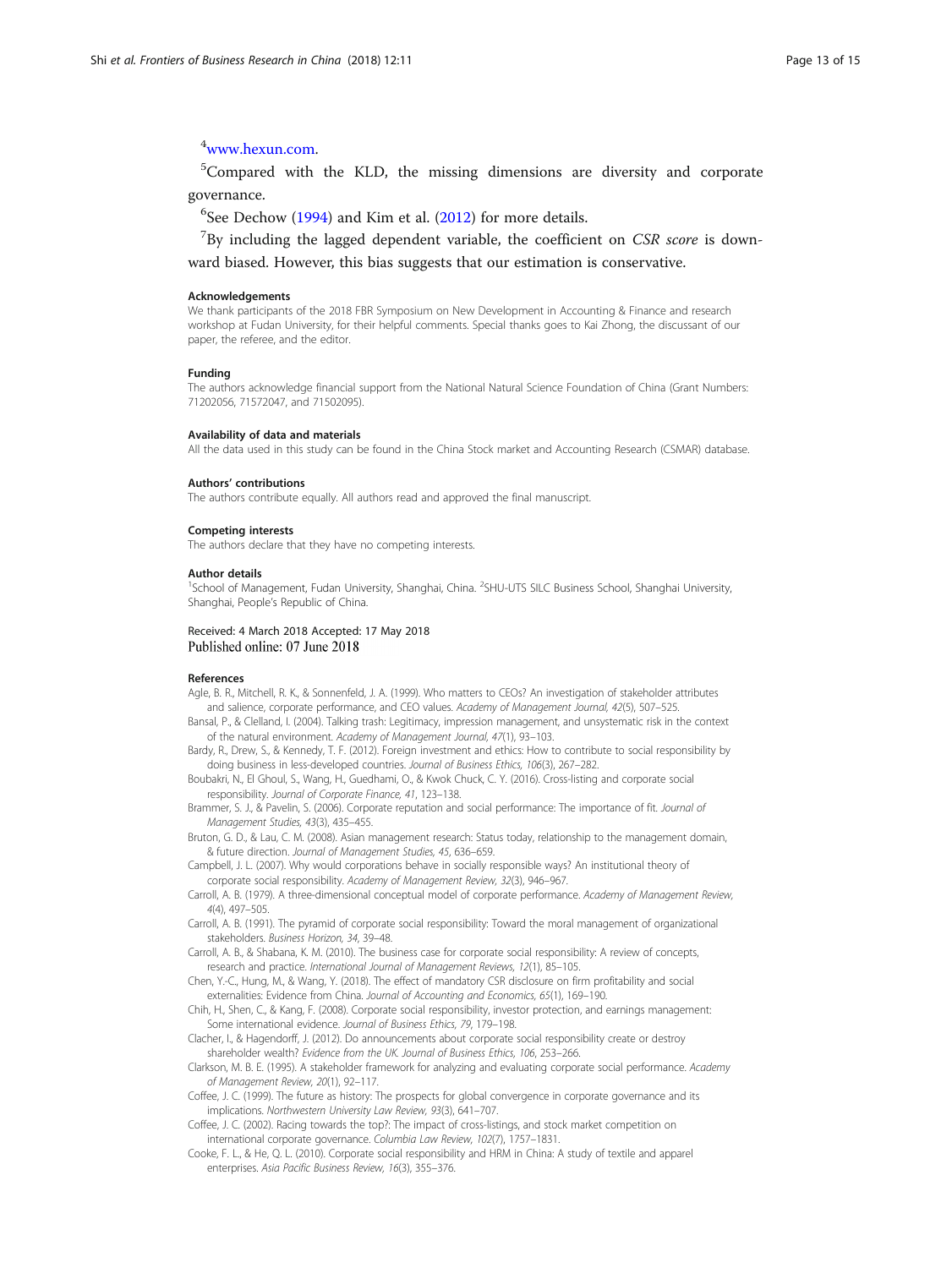<span id="page-13-0"></span>Davis, K. (1973). Case for and against business assumption of social responsibilities. Academy of Management Journal, 16(2), 312–322.

Dechow, P. M. (1994). Accounting earnings and cash flows as measures of firm performance: The role of accounting accruals. Journal of Accounting and Economics, 18, 3–42.

Deng, X. M. (2012). Understanding Consumer's responses to Enterprise's ethical behaviors: An investigation in China. Journal of Business Ethics, 107(2), 159–181.

Doidge, C., Karolyi, G. A., & Stulz, R. M. (2004). Why are foreign firms listed in the US worth more? Journal of Financial Economics, 71(2), 205–238.

Donaldson, T., & Preston, L. E. (1995). The stakeholder theory of the corporation: Concepts. evidence and implications. Academy of Management Review, 20, 65–91.

Du, S. L., Swaen, V., Lindgreen, A., & Sen, S. (2013). The roles of leadership styles in corporate social responsibility. Journal of Business Ethics, 114(1), 155–169.

Foerster, S. R., & Karolyi, G. A. (1999). The effects of market segmentation and investor recognition on asset prices: Evidence from foreign stocks listing in the United States. Journal of Finance, 54(3), 981–1013.

Fombrun, C., & Shanley, M. (1990). Whats in a name - reputation building and corporate-strategy. Academy of Management Journal, 33(2), 233–258.

Godfrey, P. C., Merrill, C. B., & Hansen, J. M. (2009). The relationship between corporate social responsibility and shareholder value: An empirical test of the risk management hypothesis. Strategic Management Journal, 30(4), 425–445.

Grafstrom, M., & Windell, K. (2011). The role of Infomediaries: CSR in the business press during 2000-2009. Journal of Business Ethics, 103(2), 221–237.

Greening, D. W., & Gray, B. (1994). Testing a model of organizational response to social and political issues. Academy of Management Journal, 37(3), 467–498.

Gugler, P., & Shi, J. Y. J. (2009). Corporate social responsibility for developing country multinational corporations: Lost war in pertaining global competitiveness? Journal of Business Ethics, 87, 3–24.

Hung, M., T. J. Wong, and T. Zhang. 2008. Political relations and overseas stock exchange listing: Evidence from Chinese State-owned Enterprises. Working paper. Available at SSRN: https://ssrn.com/abstract=1098790

Imbens, G. W., & Wooldridge, J. M. (2009). Recent developments in the econometrics of program evaluation. Journal of Economic Literature, 47, 5–86.

Ip, P. K. (2009). Is Confucianism good for business ethics in China? Journal of Business Ethics, 88(3), 463–476. Jackson, G., & Apostolakou, A. (2010). Corporate social responsibility in Western Europe: An institutional mirror or

substitute? Journal of Business Ethics, 94(3), 371–394.

Jamali, D., & Neville, B. (2011). Convergence versus divergence of CSR in developing countries: An embedded multilayered institutional lens. Journal of Business Ethics, 102(4), 599–621.

Johnson, R. A., & Greening, D. W. (1999). The effects of corporate governance and institutional ownership types on corporate social performance. Academy of Management Journal, 42(5), 564–576.

Ke, B., Rui, O., & Yu, W. (2012). Hong Kong stock listing and the sensitivity of managerial compensation to firm performance in state-controlled Chinese firms. Review of Accounting Studies, 17(1), 166-188

Kim, Y., Park, M. S., & Wier, B. (2012). Is earnings quality associated with corporate social responsibility? Accounting Review, 87(3), 761–796.

Lee, H. H. M., Van Dolen, W., & Kolk, A. (2013). On the role of social media in the 'Responsible' food business: Blogger buzz on health and obesity issues. Journal of Business Ethics, 118(4), 695–707.

Lev, B., Petrovits, C., & Radhakrishnan, S. (2010). Is doing good good for you? How corporate charitable contributions enhance revenue growth. Strategic Management Journal, 31(2), 182–200.

Lins, K. V., Strickland, D., & Zenner, M. (2005). Do non-US firms issue equity on US stock exchanges to relax capital constraints? Journal of Financial and Quantitative Analysis, 40(1), 109–133.

Luo, X., & Bhattacharya, C. B. (2006). Corporate social responsibility, customer satisfaction, and market value. Journal of Marketing, 70(4), 1–18.

Lyon, T. P., & Montgomery, A. W. (2013). Tweetjacked: The impact of social media on corporate greenwash. Journal of Business Ethics, 118(4), 747–757.

Margolis, J. D., & Walsh, J. P. (2003). Misery loves companies: Rethinking social initiatives by business. Administrative Science Quarterly, 48(2), 268-305.

Mitchell, R. K., Agle, B. R., & Wood, D. J. (1997). Toward a theory of stakeholder identification and salience: Defining the principle of who and what really counts. Academy of Management Review, 22(4), 853–886.

Moon, J., & Shen, X. (2010). CSR in China research: Salience, focus and nature. Journal of Business Ethics, 94, 613–629. Moskowitz, M. (1972). Choosing socially responsible stocks. Business and Society Review, 1, 71–75.

Muthuri, J. N., & Gilbert, V. (2011). An institutional analysis of corporate social responsibility in Kenya. Journal of Business Ethics, 98(3), 467–483.

Oh, W. Y., Chang, Y. K., & Martynov, A. (2011). The effect of ownership structure on corporate social responsibility: Empirical evidence from Korea. Journal of Business Ethics, 104(2), 283–297.

Pedersen, E. R. G., & Gwozdz, W. (2014). From resistance to opportunity-seeking: Strategic responses to institutional pressures for corporate social responsibility in the Nordic fashion industry. Journal of Business Ethics, 119(2), 245–264.

Reese, W. A., & Weisbach, M. S. (2002). Protection of minority shareholder interests, cross-listings in the United States, and subsequent equity offerings. Journal of Financial Economics, 66(1), 65–104.

Rosenbaum, P. R., & Rubin, D. B. (1983). The central role of the propensity score in observational studies for causal effects. Biometrika, 70, 41–55.

Roxas, B., & Coetzer, A. (2012). Institutional environment, managerial attitudes and environmental sustainability orientation of small firms. Journal of Business Ethics, 111(4), 461–476.

Sharma, S., & Vredenburg, H. (1998). Proactive corporate environmental strategy and the development of competitively valuable organizational capabilities. Strategic Management Journal, 19(8), 729–753.

Shum, P. K., & Yam, S. L. (2011). Ethics and law: Guiding the invisible hand to correct corporate social responsibility externalities. Journal of Business Ethics, 98(4), 549–571.